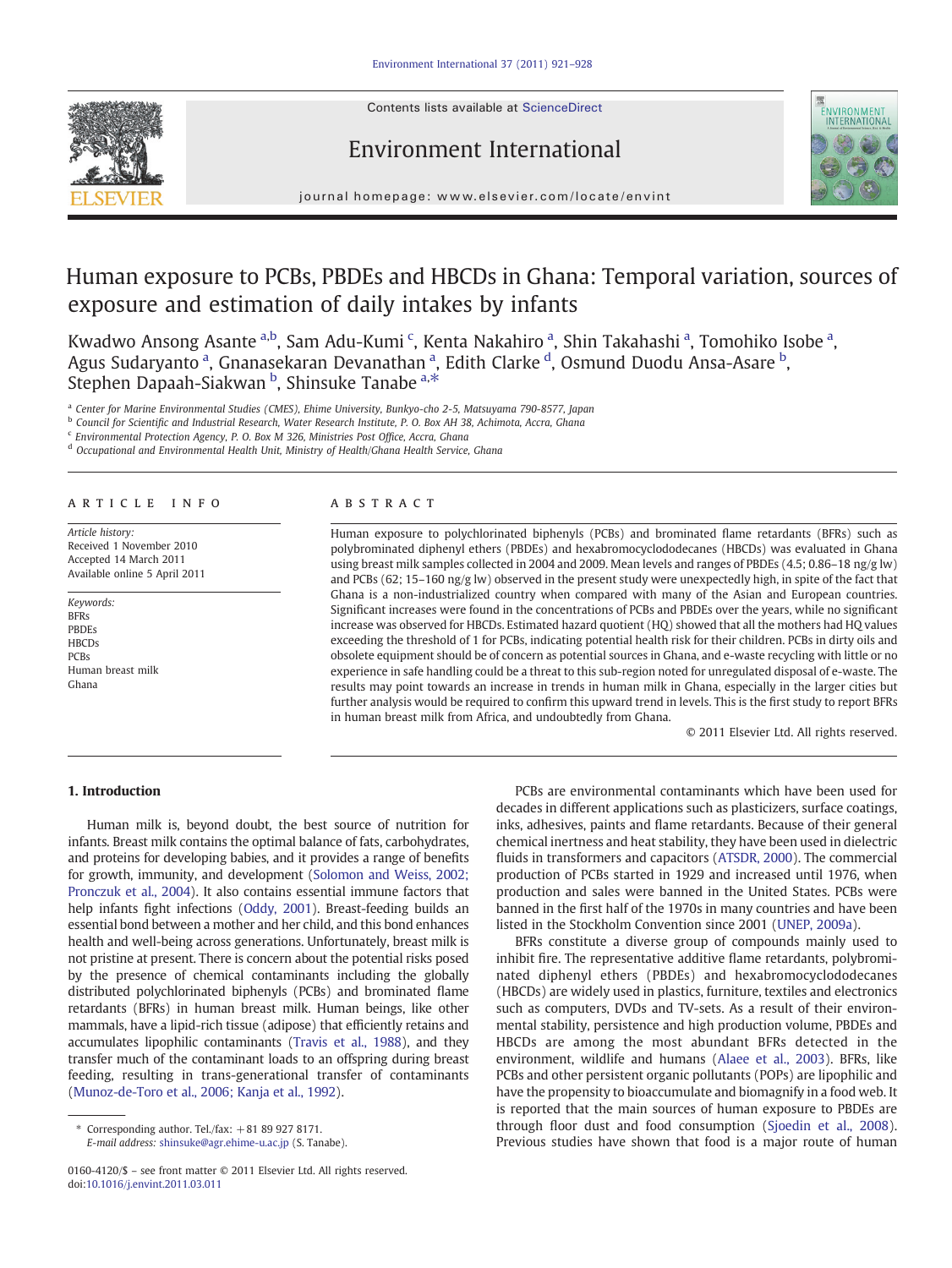exposure for PCBs and other legacy POPs, via fish, meat and dairy products ([Duarte-Davidson and Jones](#page-6-0), 1994; Fuerst et al., 1990). Unlike PCBs, concentrations of which have steadily decreased in the environment, food and people since their production stopped in 1977, the human body burdens of PBDEs have increased substantially over the last 30 years [\(Zhu et al., 2009](#page-7-0)). Due to their relatively low reactivity and high hydrophobicity, PBDEs are persistent environmental contaminants, and certain congeners are bioaccumulative. The tetra- to hexa-brominated congeners exhibit the greatest bioaccumulation and toxicological potentials [\(De Wit, 2002; McDonald,](#page-6-0) [2002\)](#page-6-0) and recently, such BDE congeners have been listed as new POPs in the Stockholm Convention.

Although most African countries have ratified the Stockholm Convention, information on environmental pollution by POPs in Africa is scarce, which is not enough to evaluate population exposure levels and changes over time ([Linderholm et al., 2010](#page-7-0)). The recent Global Monitoring Report prepared for the fourth meeting of the Stockholm Convention on POPs in 2009 underscores that there is a knowledge gap on levels and trends of POPs in ecosystems as well as in humans in most developing countries and countries in transition ([UNEP, 2009b](#page-7-0)). Ghana signed and adopted the Stockholm Convention on 23rd of May, 2001 and ratified it on 30th of May, 2003. Preliminary inventories carried out in 2003 to ascertain the status of POPs in Ghana revealed that there is no production of PCBs in Ghana. However, there is illegal or uncontrolled usage of PCB oils in Ghana which have been imported from other countries. In addition, there is no information on PBDEs and HBCDs, albeit Ghana is one of the major dumping grounds for electrical and electronic wastes (e-waste) in Africa and these may be potential sources for BFRs. At Agbogbloshie in Accra, the capital of Ghana, heaps of old computers and their accessories that are unusable are continually being dumped there without any regard for the hazard that they pose to the environment and the people living within the environs of the dump site. In contrast to numerous studies available on environmental pollution by these persistent compounds in developed countries, less information is available in most developing countries, particularly in Africa. Therefore, it is important to start research on BFRs in Ghana. The objectives of this study were to elucidate the contamination status by measuring temporal and spatial variations of contaminant profiles of emerging and legacy POPs (PBDEs, HBCDs and PCBs) in human breast milk from Ghana, and assess the health risk associated with the intake of these contaminants by infants through breast milk.

# 2. Materials and methods

### 2.1. Study area and sample collection

Ghana is located on the west coast of Africa with a population of about 25 million. The main sources of income are from mining (gold) and agriculture (cocoa), and on 15th December 2010, the country officially began commercial production of oil having discovered oil in commercial quantities by the American explorers Kosmos Energy in June 2007. Sixty-seven human breast milk samples from primiparous mothers were used for this study. Forty-two samples were collected in 2009 from three geographical locations in Ghana; Accra (coastal)  $(n= 16)$ ; Kumasi (forest zone)  $(n= 14)$  and Tamale (savannah)  $(n= 12)$ . In each city, samples were taken from both urban and rural areas. Prior to this, 25 samples collected from Accra in 2004 were analyzed for assessing temporal variation. Accra is a fast growing large city followed by Kumasi in terms of industrial establishment and infrastructural development. Generally, people from Accra and Kumasi are known for their extravagant lifestyles while the inhabitants of Tamale live largely in poverty. All donors were from the general population who were non-smokers and appeared healthy. Breast milk was expressed by the donors themselves or with the help of midwives into solvent-precleaned glass containers with Teflonlined screw caps prepared for every individual. The samples were kept frozen and airlifted to the Center for Marine Environmental Studies (CMES), Ehime University, Japan on dry ice and stored in the Environmental Specimen Bank (es-BANK) of Ehime University at −25 °C ([Tanabe, 2006\)](#page-7-0) until extraction and chemical analyses. The samples were used for analyzing PCBs, PBDEs and HBCDs.

#### 2.2. Ethics, permission and questionnaire

The aim of the study was explained to the mothers and they gave consent to participating in the study prior to donating the samples. In view of the fact that some environmental and physiological factors can influence the levels of the contaminants in human breast milk, all participants answered for a detailed questionnaire on age, weight, height, and dietary habits (Table 1). Area of residence and other data were obtained from each donor as an informative record for subsequent data information. The diet of the participants did not seem to differ much among the studied areas. It was a mixed diet with consumption of meat, fish, milk and dairy products. The donor characteristics of the sampling in 2004 were also similar to 2009 (data not shown). The Ethics Review Committee of the Health Research Unit of the Ghana Health Service approved this study.

# 2.3. Chemical analysis

Approximately 50 g of the human milk sample was lyophilized and extracted with a high speed solvent extractor (SE-100, Mitsubishi Chemical Analytech) using 50% acetone in hexane. Fat content was determined gravimetrically from an aliquot of the extract. The remaining extract was spiked with  ${}^{13}C_{12}$ -labeled PCBs,  ${}^{13}C_{12}$ -labeled PBDEs (5 ng each) and 10 ng of  ${}^{13}C_{12}$ -labeled HBCDs as surrogates and then subjected to gel permeation chromatography (GPC) for fat removal and eluted with a mixture of hexane/dichloromethane (1:1). The lipid-removed GPC fraction containing organohalogen

Table 1

| General demographic characteristics of breast milk donors from Accra (2004, 2009), Kumasi (2009) and Tamale (2009), Ghana. |  |
|----------------------------------------------------------------------------------------------------------------------------|--|
|----------------------------------------------------------------------------------------------------------------------------|--|

| Parameter                 | Accra $(n=16)$ : 2009 | Kumasi $(n=14)$ : 2009 | Tamale $(n=12)$ : 2009 | Accra $(n=25)$ : 2004 |
|---------------------------|-----------------------|------------------------|------------------------|-----------------------|
| Age (years)               | $23(18-34)$           | $23(17-32)$            | $22(18-26)$            | $28(21-37)$           |
| Weight (kg)               | $56(45-75)$           | $55(45-81)$            | $55(45-64.2)$          | $64(50-81)$           |
| Height $(m)$              | $1.5(1.49-1.64)$      | $1.6(1.46-1.66)$       | $1.6(1.37-1.68)$       | $1.6(1.47-1.75)$      |
| Body mass index $(kg/m2)$ | 24 (19.6–33.3)        | 23 (19.5–29.4)         | $22(17.6-25.6)$        | $25(21.1-33.3)$       |
| *Diet                     | Mixed                 | Mixed                  | Mixed                  | Mixed                 |
| Sex of infant $(M/F)$     | 7M/9F                 | 6M/8F                  | 8M/4F                  | 11M/14F               |
| Geographic                | Coastal               | Forest                 | Savannah               | Coastal               |
| Industrialization         | High                  | Moderate               | Low                    | High                  |

Note: values are means and ranges in parentheses; mixed  $=$  fish, meat, egg, milk and dairy products etc. \*Diet.

Accra: Fish (both sea and freshwater) and fish products, meat and poultry-derived products, eggs, milk and milk products. Kumasi: Fish (both sea and freshwater) and fish products, meat and poultry-derived products, eggs, milk and milk products. Tamale: Fish (mainly freshwater) and fish products, milk and milk products, meat and poultry-derived products, eggs.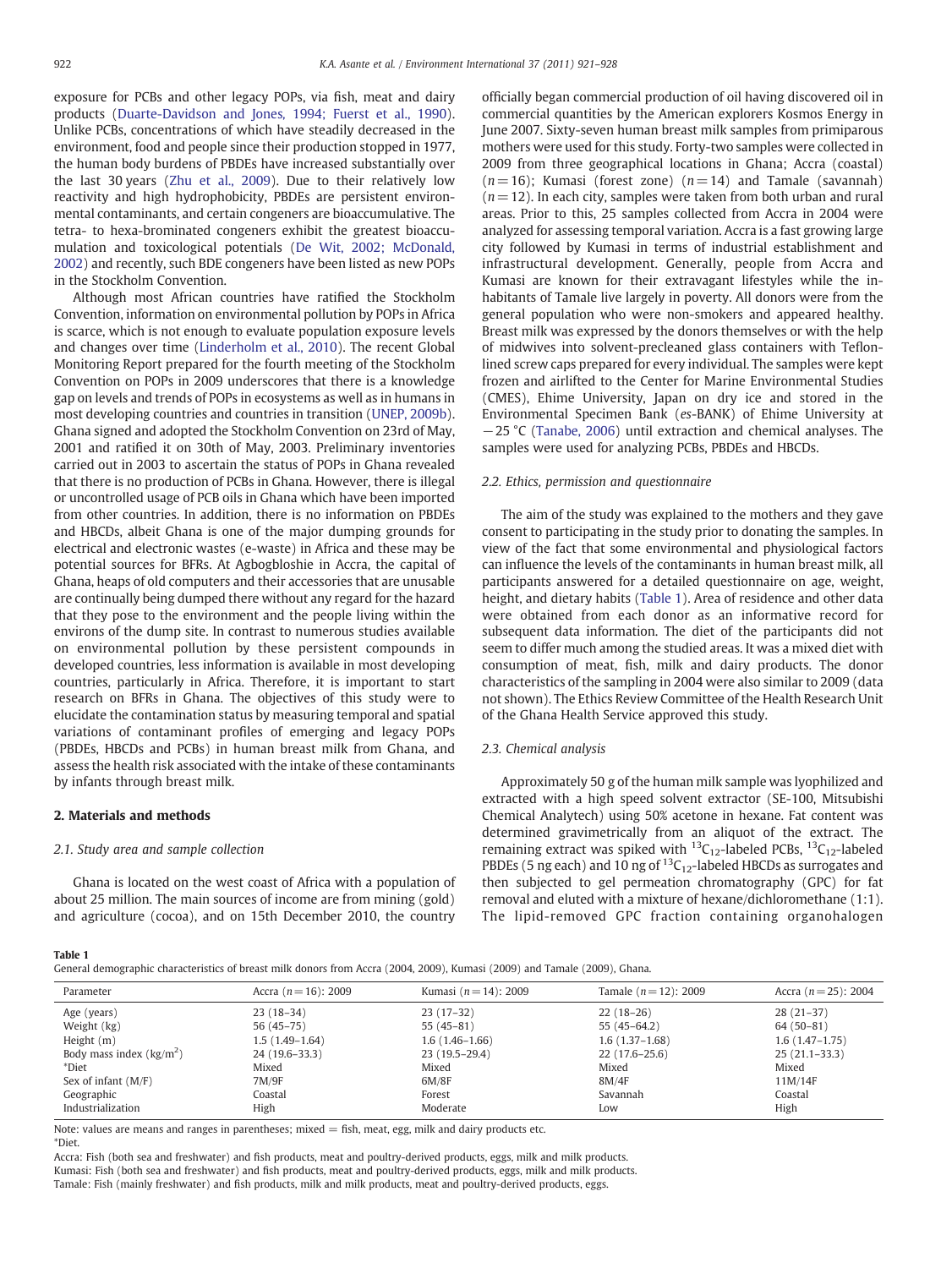compounds was concentrated and passed through 4 g of activated silica gel packed in a glass column. The first fraction containing PBDEs and PCBs was eluted with 5% dichloromethane in hexane and the second fraction containing HBCDs with 25% dichloromethane in hexane. <sup>13</sup>C<sub>12</sub>-labeled BDE-126, −139 and −205 were added to the PCB/PBDE fraction and deuterated HBCDs added to the HBCDs fraction as internal standards.

Quantification of PBDEs and PCBs was performed using a gas chromatograph coupled with a mass spectrometer (GC–MS). All the congeners were quantified using the isotope dilution method to the corresponding  ${}^{13}C_{12}$ -labeled congeners. Forty-two BDE congeners from mono- to deca-BDE and sixty-two PCB congeners were analyzed in this study based on the methods published elsewhere [\(Malarvan](#page-7-0)[nan et al., 2009; Tue et al., 2010](#page-7-0)) with slight modification. HBCD isomers ( $\alpha$ -,  $\beta$ -, and  $\gamma$ -HBCDs) were quantified using a liquid chromatograph coupled with a tandem mass spectrometer (LC–MS/ MS) ([Isobe et al., 2007\)](#page-7-0). Concentrations of all the targeted BDE and PCB congeners, and HBCD isomers were summed to obtain the values of  $\Sigma$  PBDEs,  $\Sigma$  PCBs and  $\Sigma$  HBCDs, respectively. Concentrations of PBDEs, PCBs and HBCDs were expressed as nanogram per gram lipid weight (ng/g lw). For quality assurance/quality control (QA/QC), procedural blanks were analyzed simultaneously with every batch of 7 samples to check for any interference or contamination from solvents and glass wares during sample processing. Detection limits for the target compounds were calculated as three times the procedural blank and the mean value was 0.01 ng/g lw for each compound. Recoveries of 13C-labeled surrogates were in the range of 65–110% for PCBs, 78–110% for PBDEs and 103–112% for HBCDs.

# 2.4. Statistical analysis

Statistical analysis was performed using SPSS (version 12.0, SPSS Inc., Chicago, IL, USA) for Windows. One half of the value of the respective limit of detection was substituted for those values below the limit of detection and applied in statistical analysis. The Mann– Whitney U-test was used to compare concentrations of the contaminants among the three locations and between 2004 and 2009 for the Accra samples. The Spearman's rank correlation was used to examine the strength of associations between parameters (concentrations, age and body mass index). A probability value of  $p<0.05$  was considered as statistically significant in this study.

# 2.5. Health risk assessment

The health risk of infants exposed to contaminants in mother's milk was assessed using hazard quotients (HQs). A HQ is defined as the ratio of the estimated daily intake dose (DI) of the compound through breastfeeding to the corresponding maximum acceptable oral dose for human, or reference dose (RfD). A HQ value higher than 1, indicates potential risk. The DIs were calculated based on the assumption that an infant on average weighs 5 kg and consumes 700 g of their mother's milk daily [\(Oostdam et al., 1999](#page-7-0)). HQs of BDE-47, BDE-99, BDE-153, BDE-209 and  $\sum$  HBCDs were calculated using RfD values of 0.1, 0.1, 0.2, 7 ([EPA, 2008](#page-6-0)) and 0.2 μg/kg/day ([European](#page-7-0) [Chemicals Bureau, 2007](#page-7-0)), respectively, while HQs of  $\Sigma$  PCBs were calculated using RfD values of 1 [\(Oostdam et al., 1999\)](#page-7-0) and 0.03 μg/kg/ day ([ATSDR, 2000](#page-6-0)).

#### 3. Results and discussion

#### 3.1. Contamination status and spatial distribution

Concentrations of PCBs, which have a longer history and larger amount of usage than BFRs were the highest among the three contaminants in the human breast milk from Ghana ([Table 2](#page-3-0)) followed by PBDEs. PCBs were found in all the analyzed samples from 2009, suggesting wide environmental contamination and human exposure to this contaminant in Ghana.

Total PCB concentrations (sum of 62 congeners) in all the samples varied between 15 and 160 ng/g lipid weight (ng/g lw) with a mean of 62 ng/g lw. Location wise, the means were: Accra (82 ng/g lw), Kumasi (65 ng/g lw) and Tamale (30 ng/g lw). Statistically significant differences were found between Accra and Tamale  $(p<0.001)$  as well as Kumasi and Tamale ( $p=0.002$ ). The relatively higher concentrations obtained from mothers in Accra are suggestive that inhabitants of Accra are more exposed. The data obtained from all the samples collected from the outskirts of the three cities; Accra, Kumasi and Tamale were pooled together (as rural) and compared with those collected in the three cities (as urban). The comparison between urban and rural areas leads to the understanding of the influence of urbanization on the human contamination by these persistent compounds. Lack of statistical difference between urban and rural locations [\(Fig. 1](#page-3-0)) suggests that mothers are uniformly exposed to PCBs regardless of location.

To understand the magnitude of contamination, the mean concentration of total PCBs in human breast milk from Ghana was compared with those reported in different studies in different countries [\(Table 3](#page-4-0)). There are only few studies reporting PCB levels in breast milk from Africa. Our mean level (62 ng/g lw) was higher than the value observed in South Africa (10 ng/g lw; [Darnerud et al., 2006](#page-6-0)) and Zimbabwe (26 ng/g lw; [Chikuni et al., 1997](#page-6-0)) but lower than in Tunisia (196 ng/g lw; [Ennaceur et al., 2008](#page-6-0)). Beyond the shores of Africa, our level was higher than some studies in Asian countries but lower than in China, Japan and Europe ([Table 3](#page-4-0)). This indicates the necessity to investigate PCB pollution and the potential sources, and to eliminate PCBs as an environmental contaminant even in Ghana and other African countries where no production of PCBs was reported.

The concentrations of the sum of the 17 congeners ( $\sum$  PBDEs) in all the breast milk samples from the three locations in 2009 ranged from 0.86 to 18 ng/g lw with an overall mean value of 4.5 ng/g lw. The ranges of concentrations were Accra (1.3–12 ng/g lw, mean of 4.8 ng/g lw); Kumasi (0.89–18 ng/g lw, mean of 5.8 ng/g lw) and Tamale (0.86– 4.9 ng/g lw, mean of 2.5 ng/g lw) ([Table 2](#page-3-0)). Statistical difference was found between Accra and Tamale ( $p=0.011$ ), and Kumasi and Tamale ( $p=0.01$ ) indicating that nursing mothers from Accra and Kumasi are more exposed to PBDEs; this could be due to the more significant sources (use of computers, cars, TVs, DVDs, phones, carpets, furniture, etc.) and the high preference for food (dietary habits) ([Fraser et al., 2009; Johnson-](#page-7-0)[Restrepo and Kannan, 2009\)](#page-7-0) of people in those two cities. Concentrations of PBDEs in urban milk samples were higher than in rural samples and the difference was statistically significant ( $p=0.047$ ), buttressing the lifestyle of people from the urban cities as stated.

The diets of Ghanaians are mixed and comprise meat (beef, chicken, pork etc.) and fish, among others. Furthermore, Ghana is a coastal country where the consumption of marine fish is high and could be one of the reasons for the relatively high levels of PBDEs. Recent studies have shown that house dust contributes significantly to the exposure of PBDEs in the general population ([Stapleton et al., 2008](#page-7-0)). For example, [Lober](#page-7-0) [\(2008\)](#page-7-0) showed that about 66% of the overall estimated intake of PBDEs in US was through house dust. Probably, exposure via dust may explain the high PBDE levels found in this study. Coupled with that, the style of eating in Ghana and Africa (generally by hand), could also contribute to the levels if the hands are not properly washed [\(Stapleton et al., 2008](#page-7-0)). Concentrations of PCBs and PBDEs were statistically different  $(p<0.001)$  and the two contaminants were not correlated, suggesting different exposure sources. This may indicate that the two contaminants get into people's bodies through different pathways. As already stated, the principal source of PCB contamination in people seems to be food, particularly fish [\(Duarte-Davidson and](#page-6-0) [Jones, 1994; Fuerst et al](#page-6-0)., 1990). For PBDEs, ordinary house dust, containing minute quantities of PBDEs sloughed off from furniture and other household goods may be the principal route of exposure ([Lober, 2008](#page-7-0)).

Interestingly, the mean concentration of total PBDEs in this study was higher than some studies in Asian and European countries, but lower than in Canada and USA ([Table 3](#page-4-0)), a region which consumed much of technical penta-BDE. Despite the fact that Ghana is a nonindustrialized country when compared with many of the Asian and European countries, the mean concentration of PBDEs observed in the present study was unexpectedly high.

The sum concentrations of the three isomers ( $\alpha$ -,  $\beta$ -, and  $\gamma$ -HBCD) found in the human breast milk samples varied between 0.01 and 3.2 ng/g lw with an overall mean of 0.54 ng/g lw in the present study. The concentrations of HBCDs from the three locations were not statistically different although mothers from Accra had relatively high concentrations. Similarly, differences in concentrations of urban and rural samples were also not statistically significant. Mean levels of  $\sum$  HBCDs were: Accra (0.80 ng/g lw); Kumasi (0.44 ng/g lw) and Tamale (0.30 ng/g lw). The highest HBCD concentration of 3.2 ng/g lw was detected in a 19-year old mother living in Accra. Differences in concentrations reflect the frequency and extent of HBCD exposure as well as the individual's variability to metabolize these compounds. Human exposure to HBCDs occurs through multiple routes as also in the case of PBDEs. For non-occupationally exposed persons, the major intake of HBCDs is probably from food and indoor air or dust ([Sudaryanto et al., 2008\)](#page-7-0). However, the relevance of human HBCD exposure originating from house dust versus food-based HBCD exposure is still scarce [\(Sudaryanto et al., 2008](#page-7-0)). With respect to HBCDs, few studies have reported the body burden in humans. The overall mean level of total HBCDs (0.54 ng/g lw) found in our study was higher than in some other studies conducted elsewhere [\(Table 3](#page-4-0)), but far lower than in Japan, USA and Belgium, reflecting an extensive usage of HBCDs in those countries.

#### 3.2. Congener profiles and potential source/exposure pathways

Seven prevalent indicator PCB congeners, mainly CB-28, CB-152, CB-101, CB-118, CB-138, CB-153 and CB-180, which are considered as primary indicators of biological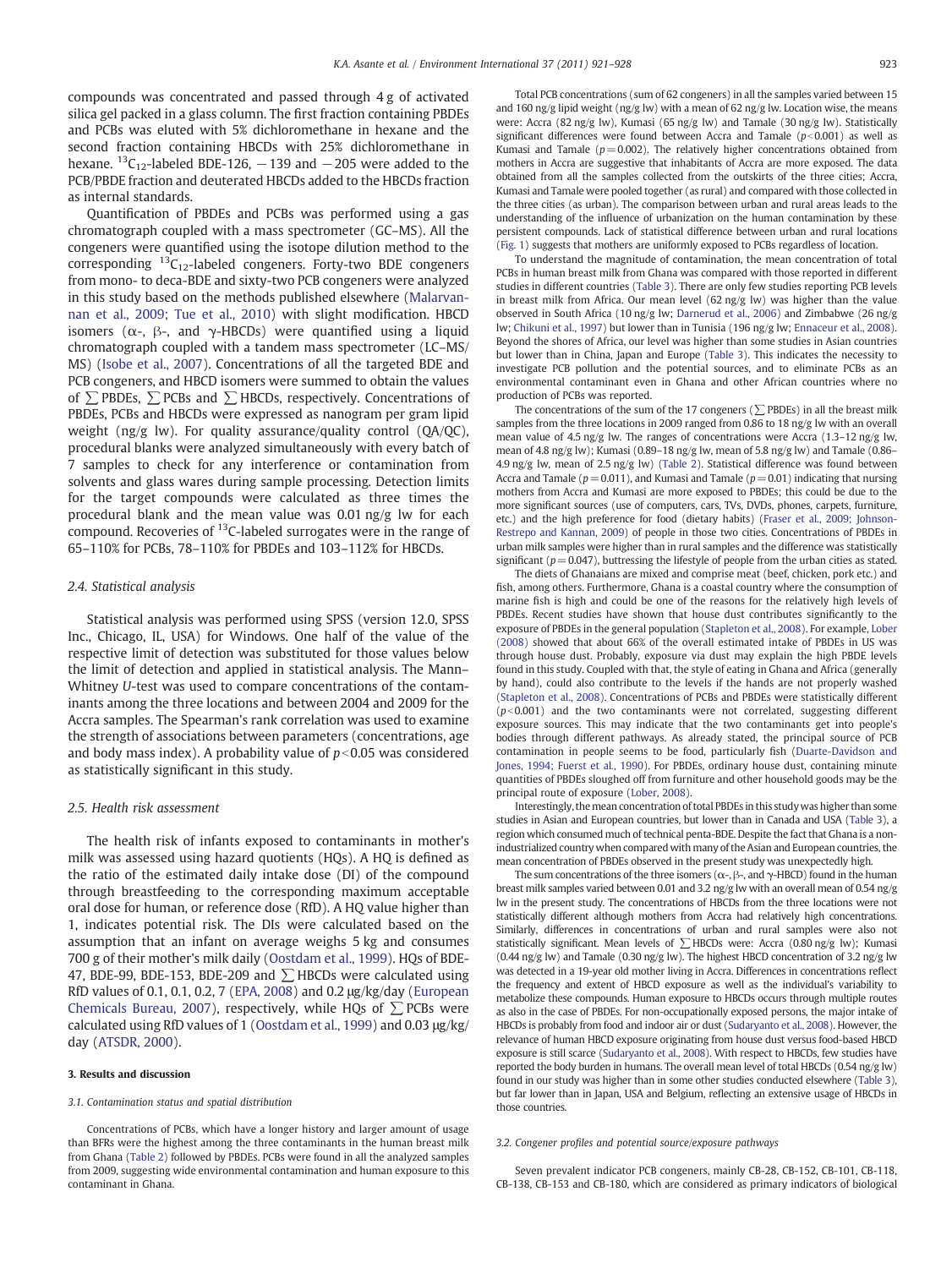# <span id="page-3-0"></span>Table 2

Concentrations (ng/g lipid wt.) of major PCB congeners, PBDE congeners and HBCD isomers in human breast milk collected from Accra, Kumasi and Tamale, Ghana.

| Compound          | Accra (2009) |          |                  | Kumasi (2009) |              |                  | Tamale (2009) |              |                  | Accra (2004) |                |                  |
|-------------------|--------------|----------|------------------|---------------|--------------|------------------|---------------|--------------|------------------|--------------|----------------|------------------|
|                   | Mean         | Median   | Range            | Mean          | Median       | Range            | Mean          | Median       | Range            | Mean         | Median         | Range            |
| Lipid content (%) | 4.8          | 4.6      | $1.7 - 7.8$      | 4.7           | 4.2          | $2.3 - 8.1$      | 4.1           | 3.7          | $2.5 - 6.9$      | 3.1          | 3.6            | $0.23 - 6.7$     |
| $CB-28$           | 0.61         | 0.52     | $0.21 - 1.6$     | 1.0           | 0.52         | $0.01 - 4.3$     | 2.4           | 0.55         | $0.32 - 12$      | 0.10         | < 0.01         | $< 0.01 - 0.66$  |
| $CB-74$           | 1.2          | 0.87     | $0.38 - 4.9$     | 1.2           | 0.80         | $0.27 - 4.9$     | 1.5           | 0.76         | $0.52 - 5.4$     | 0.86         | 0.57           | $< 0.01 - 5.4$   |
| CB-99             | 2.1          | 1.9      | $0.94 - 3.7$     | 1.7           | 1.2          | $0.67 - 5.9$     | 1.2           | 0.79         | $0.51 - 2.9$     | 0.91         | 0.61           | $< 0.01 - 8.7$   |
| CB-118            | 3.0          | 2.9      | $1.2 - 5.8$      | 2.6           | 1.6          | $0.98 - 11$      | 1.9           | 1.6          | $0.89 - 3.6$     | 2.0          | 1.1            | $< 0.01 - 14$    |
| CB-138            | 16           | 14       | $6.4 - 31$       | 12            | 11           | $4.1 - 30$       | 5.1           | 5.0          | $2.5 - 13$       | 7.5          | 4.3            | $0.32 - 57$      |
| CB-153            | 22           | 19       | $8.2 - 44$       | 17            | 15           | $5.9 - 40$       | 6.4           | 5.8          | $3.1 - 19$       | 8.8          | 5.1            | $0.38 - 73$      |
| CB-170            | 4.6          | 3.9      | $1.4 - 9.5$      | 3.5           | 3.0          | $1.0 - 7.9$      | 1.2           | 1.0          | $0.51 - 3.2$     | 2.0          | 1.2            | $0.07 - 15$      |
| CB-180            | 11           | 10       | $4.0 - 24$       | 9.2           | 7.4          | $2.6 - 24$       | 2.9           | 2.4          | $1.5 - 7.8$      | 4.5          | 2.9            | $0.17 - 33$      |
| CB-183            | 1.7          | 1.4      | $0.68 - 3.6$     | 1.2           | 0.99         | $0.43 - 2.8$     | 0.43          | 0.37         | $0.22 - 1.0$     | 0.81         | 0.52           | $< 0.01 - 5.8$   |
| CB-187            | 5.8          | 5.5      | $2.3 - 13$       | 4.6           | 3.7          | $1.4 - 11$       | 1.5           | 1.2          | $0.71 - 4.3$     | 2.6          | 1.7            | $0.12 - 19$      |
| $\Sigma$ PCBs     | 82           | 72       | $37 - 160$       | 65            | 63           | $22 - 140$       | 30            | 26           | $15 - 84$        | 34           | 22             | $1.7 - 250$      |
| <b>BDE-15</b>     | 0.030        | 0.016    | $< 0.01 - 0.17$  | 0.022         | $\Omega$     | $< 0.01 - 0.090$ | 0.015         | $\mathbf{0}$ | $< 0.01 - 0.080$ | 0.010        | $\overline{0}$ | $< 0.01 - 0.060$ |
| <b>BDE-28</b>     | 0.086        | 0.080    | $< 0.01 - 0.24$  | 0.079         | 0.069        | $< 0.01 - 0.39$  | 0.048         | 0.043        | $< 0.01 - 0.13$  | 0.080        | 0.050          | $< 0.01 - 0.42$  |
| <b>BDE-47</b>     | 2.0          | 1.7      | $0.31 - 5.5$     | 2.1           | 1.7          | $0.47 - 5.9$     | 0.77          | 0.49         | $0.30 - 2.3$     | 1.2          | 0.62           | $0.21 - 3.9$     |
| <b>BDE-99</b>     | 0.61         | 0.32     | $< 0.01 - 4.0$   | 0.72          | 0.32         | $<0.01-3.2$      | 0.13          | 0.046        | $< 0.01 - 0.84$  | 0.30         | 0.18           | $< 0.01 - 1.9$   |
| <b>BDE-100</b>    | 0.39         | 0.34     | $0.080 - 0.91$   | 0.39          | 0.25         | $0.080 - 1.3$    | 0.090         | 0.067        | $< 0.01 - 0.32$  | 0.25         | 0.12           | $< 0.01 - 1.4$   |
| <b>BDE-153</b>    | 0.31         | 0.35     | $< 0.01 - 0.87$  | 0.34          | 0.22         | $< 0.01 - 1.1$   | 0.060         | $\mathbf{0}$ | $< 0.01 - 0.33$  | 0.20         | 0.19           | $< 0.01 - 1.0$   |
| <b>BDE-154</b>    | 0.049        | $\Omega$ | $< 0.01 - 0.20$  | 0.022         | $\mathbf{0}$ | $< 0.01 - 0.12$  | 0.005         | $\Omega$     | $< 0.01 - 0.070$ | 0.010        | $\mathbf{0}$   | $< 0.01 - 0.16$  |
| <b>BDE-183</b>    | 0.086        | $\Omega$ | $< 0.01 - 0.90$  | 0.063         | $\Omega$     | $< 0.01 - 0.27$  | 0.061         | $\Omega$     | $< 0.01 - 0.28$  | < 0.01       | $\mathbf{0}$   | $< 0.01 - 0.18$  |
| <b>BDE-196</b>    | 0.049        | 0.043    | $< 0.01 - 0.15$  | 0.049         | 0.051        | $< 0.01 - 0.08$  | 0.024         | 0.016        | $0.03 - 0.070$   | 0.010        | $\Omega$       | $< 0.01 - 0.040$ |
| <b>BDE-197</b>    | 0.20         | 0.18     | $0.090 - 0.50$   | 0.21          | 0.19         | $0.070 - 0.44$   | 0.20          | 0.18         | $< 0.01 - 0.070$ | 0.050        | 0.030          | $< 0.01 - 0.19$  |
| <b>BDE-206</b>    | 0.038        | 0.033    | $< 0.01 - 0.17$  | 0.061         | 0.053        | $< 0.01 - 0.29$  | 0.022         | $\Omega$     | $< 0.01 - 0.12$  | 0.050        | $\mathbf{0}$   | $< 0.01 - 0.78$  |
| <b>BDE-207</b>    | 0.071        | 0.056    | $< 0.01 - 0.31$  | 0.11          | 0.12         | $0.040 - 0.24$   | 0.093         | 0.073        | $0.050 - 0.21$   | 0.020        | $\Omega$       | $< 0.01 - 0.14$  |
| <b>BDE-209</b>    | 0.83         | 0.55     | $< 0.01 - 4.0$   | 1.4           | 0.39         | $< 0.01 - 11.2$  | 0.84          | 0.95         | $< 0.01 - 1.7$   | <b>NA</b>    | <b>NA</b>      | <b>NA</b>        |
| $\Sigma$ PBDEs    | 4.8          | 4.1      | $1.3 - 12$       | 5.8           | 4.3          | $0.89 - 18$      | 2.5           | 2.3          | $0.86 - 4.9$     | 2.2          | 1.3            | 7.2              |
| $\alpha$ -HBCD    | 0.79         | 0.62     | $0.030 - 3.2$    | 0.44          | 0.28         | $0.090 - 1.1$    | 0.29          | 0.23         | $0.010 - 0.57$   | 2.2          | 1.0            | $< 0.01 - 16$    |
| $\beta$ -HBCD     | 0.01         | < 0.01   | $< 0.01 - 0.080$ | < 0.01        | < 0.01       | < 0.01           | 0.010         | < 0.01       | $< 0.01 - 0.090$ | < 0.01       | < 0.01         | < 0.01           |
| $\gamma$ -HBCD    | < 0.01       | < 0.01   | $< 0.01 - 0.020$ | < 0.01        | < 0.01       | < 0.01           | < 0.01        | < 0.01       | $< 0.01 - 0.070$ | 0.10         | < 0.01         | $< 0.01 - 2.2$   |
| $\Sigma$ HBCDs    | 0.80         | 0.62     | $0.030 - 3.2$    | 0.44          | 0.28         | $0.090 - 1.1$    | 0.30          | 0.27         | $0.010 - 0.66$   | 2.3          | 1.0            | $< 0.01 - 18$    |

Note: NA = Not analyzed; ΣPCBs = sum of 62 PCB congeners; ΣPBDEs = sum of 42 PBDE congeners.

PCB burdens ([Gynn et al., 2001](#page-7-0)) are used as marker compounds to monitor occurrence and distribution of total PCBs [\(Pauwels et al., 2000\)](#page-7-0). The most predominant congeners in the Ghanaian breast milk were PCB 153, 138 and 180 ([Fig. 2\)](#page-4-0) which contributed 25%, 19% and 13%, respectively to the total PCB load. A similar result was observed in other

studies around the world [\(Linderholm et al., 2010; Polder et al., 2009; Ennaceur et al.,](#page-7-0) [2008](#page-7-0)). In Ghana, plasticizers constitute the largest source of PCB releases. Other open applications include certain paints, fire retardants and lubricants ([EPA, Ghana, 2007\)](#page-6-0). There are however, no statistics on national imports of these items to allow the



Fig. 1. Concentrations of PCBs, PBDEs and HBCDs from urban and rural locations in Ghana.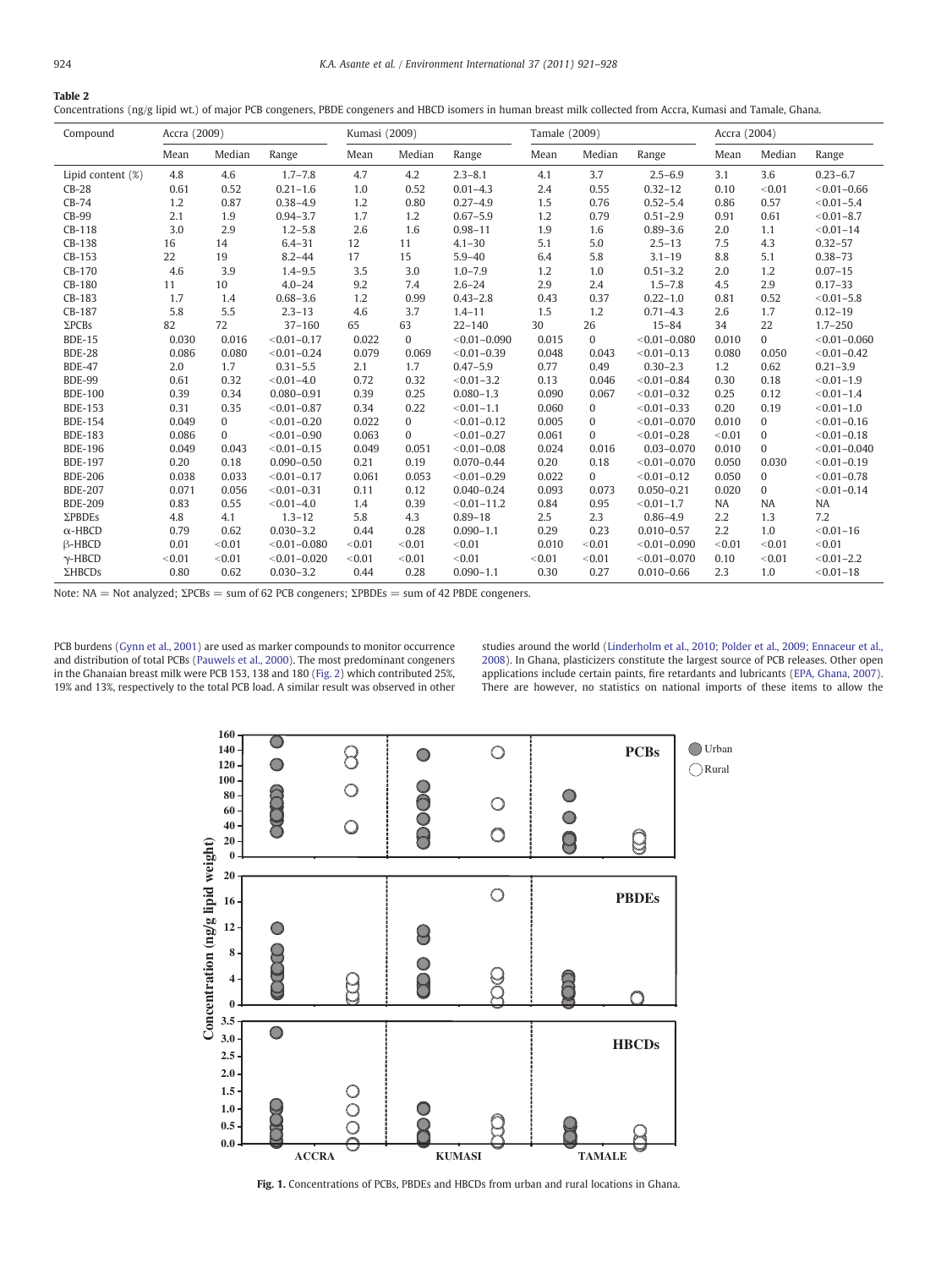# <span id="page-4-0"></span>Table 3

Mean concentrations (ng/g lipid wt.) of PCBs and BFRs in human breast milk samples from various countries.

| Country               | Sampling year | $\boldsymbol{n}$ | <b>PCBs</b> | <b>PBDEs</b>      | <b>HBCDs</b> | References                    |
|-----------------------|---------------|------------------|-------------|-------------------|--------------|-------------------------------|
| Africa                |               |                  |             |                   |              |                               |
| Ghana                 | 2009          | 42               | 62          | 4.5               | 0.54         | This study                    |
| South Africa          | 2006          | 29               | 10          | NA                | NA           | Darnerud et al., 2006         |
| Zimbabwe              | 1997          | 175              | 26          | NA                | <b>NA</b>    | Chikuni et al., 1997          |
| Kenya                 | 1991          | 11               | <b>ND</b>   | NA                | <b>NA</b>    | Kanja et al., 1992            |
| Tunisia               | 2003-2005     | 237              | 196         | NA                | <b>NA</b>    | Ennaceur et al., 2008         |
| Asia                  |               |                  |             |                   |              |                               |
| Indonesia             | 2001-2003     | 30               | 27          | 1.5               | <b>NA</b>    | Sudaryanto et al., 2008       |
| China                 | 2002          | 20               | 42          | NA                | NA           | Kunisue et al., 2004          |
| Vietnam               | 2007          | 33               | 46          | 0.57              | 0.33         | Tue et al., 2010              |
| Vietnam               | 2000          | 42               | 74          | NA                | NA           | Minh et al., 2004             |
| Philippines           | 2004          | 33               | 70          | 7.5               | 0.86         | Malarvannan et al., 2009      |
| China                 | 2003-2005     | 21               | 206         | 7.1               | 0.86         | Zhao et al., 2007             |
| Japan                 | 2001-2004     | 93               | 120         | NA                | NA           | Kunisue et al., 2006          |
| Japan                 | 2004          | 30               | NA          | 2.4               | <b>NA</b>    | Eslami et al., 2006           |
| Japan                 | 2006          | Pool             | <b>NA</b>   | NA                | 4            | Kakimoto et al., 2008         |
| Europe                |               |                  |             |                   |              |                               |
| <b>U.K.</b>           | 2001-2003     | 27               | 200         | 7.8               | <b>NA</b>    | Kalantzi et al., 2004         |
| Sweden                | 2004          | Pool             | <b>NA</b>   | <b>NA</b>         | 0.39         | Fängström et al., 2008        |
| Sweden                | 2002-2003     | 31               | 111         | 2.93 <sup>a</sup> | 0.35         | Lignell et al., 2003          |
| Sweden                | 1997          | Pool             | NA          | $\overline{4}$    | <b>NA</b>    | Noren and Meironyte, 2000     |
| Poland                | 2004          | 22               | 153         | 2.5               | <b>NA</b>    | Jaraczewska et al., 2006      |
| Italy                 | 2000-2001     | 10               | 240         | 4.1               | NA           | Ingelido et al., 2007         |
| Norway                | 2000-2002     | 29               | 172         | 3.8               | 0.13         | Polder et al., 2008a          |
| Belgium               | 2006          | 197              | 89          | 2.1               | 1.5          | Colles et al., 2008           |
| Russia                | 2002          | 23               | 191         | 1.1               | 0.71         | Polder et al., 2008b          |
| Russia                | 2003-2004     | 33               | 240         | 0.96              | <b>NA</b>    | Tsydenova et al., 2007        |
| <b>USA</b> and Canada |               |                  |             |                   |              |                               |
| <b>USA</b>            | 2004          | 38               | NA          | 76                | <b>NA</b>    | Johnson-Restrepo et al., 2007 |
| <b>USA</b>            | 2002-2003     | 8                | <b>NA</b>   | NA                | 3.8          | Ryan et al., 2006             |
| <b>USA</b>            | 2002          | 47               | NA          | 74                | 0.5          | Schecter et al., 2003         |
| <b>USA</b>            | 2002-2003     | 40               | 126         | 50.4              | 0.5          | She et al., 2007              |
| Canada                | 2001-2002     | 20               | NA          | 43                | <b>NA</b>    | Ryan et al., 2002             |

NA: No available data.

ND: Not detected.

<sup>a</sup>: Mono- to hepta-BDEs only.

estimation of potential volumes of such uses. A National Implementation Plan report in Ghana ([EPA, Ghana, 2007\)](#page-6-0) indicated that there is enough evidence to suggest that workers in some industries have been exposed to PCBs as a result of bad practices such as using empty transformer oil drums as water reservoirs. Further, PCB oils referred to as 'dirty oil' also finds its way into small-scale industries where they are used to produce pomade (a greasy or waxy substance that is used to style hair) and sold on the local markets for other applications ([EPA, Ghana, 2007](#page-6-0)). The higher relative concentration of the more volatile and less lipophilic lower-chlorinated congeners such as CB-28, -74 and -99 in the samples from Tamale (Fig. 2), resulted in a distinctive congener profile of PCBs compared with those in the other cities and could be due to these PCBs being redistributed through air and air borne particles as the region is prone to the yearly effect of the Harmattan wind which picks up fine dust particles from the Sahara desert. The source of PCBs in the Sahara desert could be atmospheric deposition from Europe and off the West African coast. In a study to elucidate the role Saharan dust may play in the degradation of Caribbean ecosystems, [Garrison et al. \(2006\)](#page-7-0) observed that air samples from Mali (West Africa) contain a greater number of PCBs, pesticides and polycyclic aromatic hydrocarbons (PAHs) and in higher concentrations than the Caribbean sites. [Gioia et al. \(2011\)](#page-7-0) also indicated in their study that there are major emissions of PCBs and different source types including ships' graveyard in parts of West Africa than accounted for in current global atmospheric emissions estimates.

Among the PBDEs; BDE-47, -209, -99, -100, and -153 were the dominant congeners [\(Fig. 3\)](#page-5-0). BDE-47 was found to be the predominant congener in the samples in accordance with other studies dealing with human matrices, such as breast milk ([Tue et](#page-7-0) [al., 2010; Daniels et al., 2010; Malarvannan et al., 2009; She et al., 2007\)](#page-7-0) and blood



Fig. 2. PCB congener profiles in human breast milk from various locations in Ghana (vertical bars show the range and mean of each congener to total PCB concentration).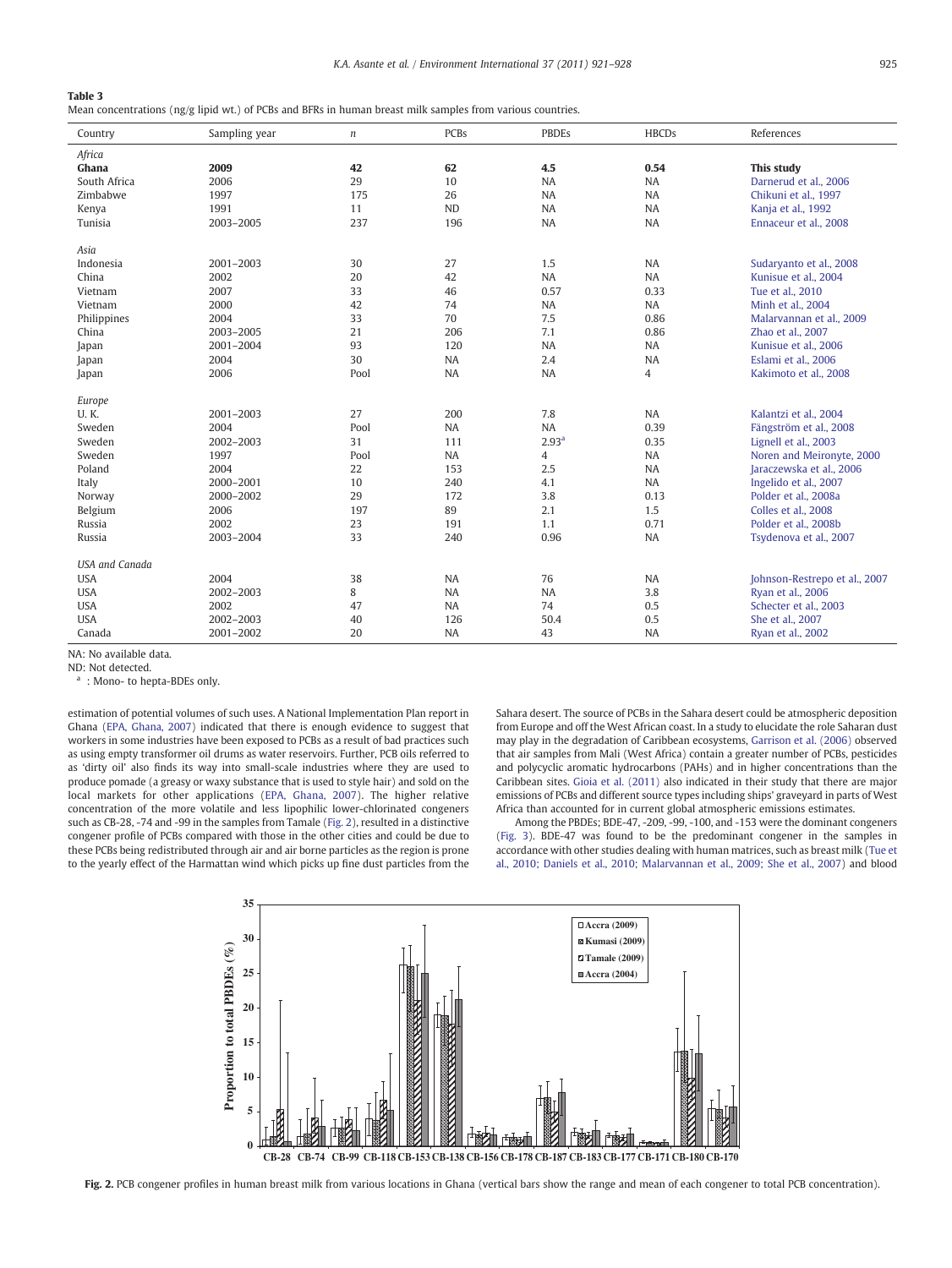<span id="page-5-0"></span>

Fig. 3. PBDEs congener profiles in human breast milk from various locations in Ghana (vertical bars show the range and mean of each congener to total PBDE concentration).

plasma [\(Mazadai et al., 2003](#page-7-0)). Because BDE-47 is a major constituent of the PentaBDE technical mixtures, its preferential accumulation in the breast milk from Ghana may indicate that PentaBDE technical mixtures have been used in Ghana. Therefore secondary exposure through diet may be the major pathway of the PentaBDEs. Interestingly, BDE-209 was found in some donor mothers at elevated levels compared to BDE-47 in the 2009 samples, but unfortunately we did not analyze BDE-209 in the 2004 samples (Fig. 3). As observed in this study, levels of BDE-209 were also high (up to 23 ng/g fat) in human serum samples from Guinea-Bissau in West Africa, while the other congeners were low ([Linderholm et al., 2010\)](#page-7-0). The elevated BDE-209 levels clearly represent ongoing exposure, since the half-life of BDE-209 in humans is very short, estimated in the range of 15 days [\(Thuresson et al., 2006](#page-7-0)). In humans, the exposure routes are different for BDE-47 relative to higher brominated congeners like BDE-183 and BDE-209. Food is generally a more important source for BDE-47 because it is the major contaminant in wildlife tissues, whereas dust ingestion seems to be more prominent for BDE-183 and BDE-209 [\(Sudaryanto et al., 2008\)](#page-7-0).

This study has revealed the exposure of some mothers to higher brominated BDEs which is often attributed to a sustained exposure to Octa and DecaBDE technical mixtures at elevated levels, especially in an occupational context as has been observed in occupationally-exposed workers such as electronic dismantling and rubber factory workers [\(Sjoedin et al., 2003](#page-7-0)) and e-waste recycling workers in China [\(Bi et al., 2007\)](#page-6-0). Therefore, the presence of higher brominated BDEs in breast milk of the mothers in Ghana could be an indication of continuous exposure to Octa and DecaBDE technical mixtures arising from uncontrolled e-waste activities. Large variations in relative concentrations of the congeners observed within each city suggest that the toxicokinetics of these compounds may be different in individual donors ([Tue et al.,](#page-7-0) [2010](#page-7-0)) or human exposure to these contaminants may vary with different microenvironments possibly depending on the composition/duration of usage of the flame retardant goods used by the individual.

In this study, the stable isomer, α-HBCD was predominant as also observed in other studies [\(Shi et al., 2009; Malarvannan et al., 2009; Kakimoto et al., 2008; Covaci et al.,](#page-7-0) [2006](#page-7-0)), supporting the fact that α-HBCD is more persistent and bioaccumulative. Among HBCDs,  $\alpha$ -HBCD is the predominant diastereoisomer in human milk samples, probably



Fig. 4. Temporal variation of PCBs, PBDEs and HBCDs between 2004 and 2009.

due to selective metabolism or biotransformation process. We also detected small amounts of  $\beta$ - and  $\gamma$ -HBCDs in a few of the urban milk samples, possibly indicating recent exposure, but none in the rural milk samples. Among HBCDs,  $α$ -HBCD was reported to have a relatively longer environmental and biological half-life than β- and γ-HBCDs. Technical grade HBCD consists of 70–95% γ-HBCD and 3–30% of  $\alpha$ - and β-HBCDs ([Tomy et al., 2004](#page-7-0)). While the level of γ-HBCD in sediments appeared to be higher than or the same as that of  $\alpha$ -HBCD the dominant isomer in the biota was α-HBCD ([Covaci et al., 2006\)](#page-6-0). This alteration in composition is partially due to variations in water solubility (α-HBCD, 48.8; β-HBCD, 14.7 and γ-HBCD, 2.1 μg/l) ([Morris et al., 2004; Hunziker et al., 2004](#page-7-0)) and uptake and metabolism of individual stereoisomers ([Covaci et al., 2006](#page-6-0)). In contrast to the dominance of  $\alpha$ -HBCD in this study as well as others, some studies have reported a higher percentage of γ-HBCD in human tissues, such as adipose tissue ([Johnson-Restrepo et al., 2008](#page-7-0)) and serum samples ([Thomsen et al., 2007](#page-7-0)). [Eljarrat et al. \(2009\)](#page-6-0) recently reported the dominance of γ-HBCD in 24 of 30 Spanish breast milk samples, whereas α-HBCD was predominant in the remainder. Higher percentage of  $\gamma$ -HBCD has also been seen in occupationally exposed workers, with γ-HBCD making up to 40% of ΣHBCDs [\(Thomsen et al., 2007\)](#page-7-0). Although the reasons for the different isomer profiles in human tissues from different studies are not yet clear, it is reasonable to hypothesize that they arise from a combination of differences in external exposures and inter-individual variations in metabolism. The largest release of HBCDs is estimated to be contaminated water from production of insulation boards, water and air from textile coating and diffuse release during the life cycle of insulation boards and textiles [\(UNEP, 2010](#page-7-0)). Judging from this, the small-scale textile industries dotted across Ghana could be a potential source of exposure.

#### 3.3. Temporal variation

The mean total PCB concentrations in Accra in 2004 (34 ng/g lw) was lower than the mean in 2009 (82 ng/g lw) and the difference was statistically significant ( $p<0.001$ ) (Fig. 4), possibly indicating that PCBs have increased in the Ghanaian environment within a short period of five years. A report by Ghana's [EPA \(2007\)](#page-6-0) emphasized that in Ghana, the main potential sources of PCB-containing applications at electric distribution networks, industrial facilities, residential and commercial buildings were found to be transformers and capacitors. In an attempt to know if there was any possible temporal variation, total PBDEs varied between 0.47 and 7.2 ng/g lw (median of 1.3 ng/g lw) in 2004 and from 1.3 to 12 ng/g lw (median of 4.1 ng/g lw) in 2009. In

# Table 4

Calculated mean and range values of infants' daily intakes of BDE-47, BDE-99, BDE-153, BDE-209, HBCDs and PCBs through milk in Ghana.

| Contaminant    | Mean  | Range             |
|----------------|-------|-------------------|
| <b>BDE-47</b>  | 0.010 | $0.001 - 0.039$   |
| <b>BDE-99</b>  | 0.003 | $< 0.001 - 0.034$ |
| <b>BDE-153</b> | 0.002 | $< 0.001 - 0.007$ |
| <b>BDF-209</b> | 0.005 | $< 0.001 - 0.041$ |
| $\Sigma$ HBCDs | 0.003 | $< 0.001 - 0.031$ |
| $\Sigma$ PCBs  | 0.40  | $0.065 - 1.0$     |

Note: Values are in μg/kg/day.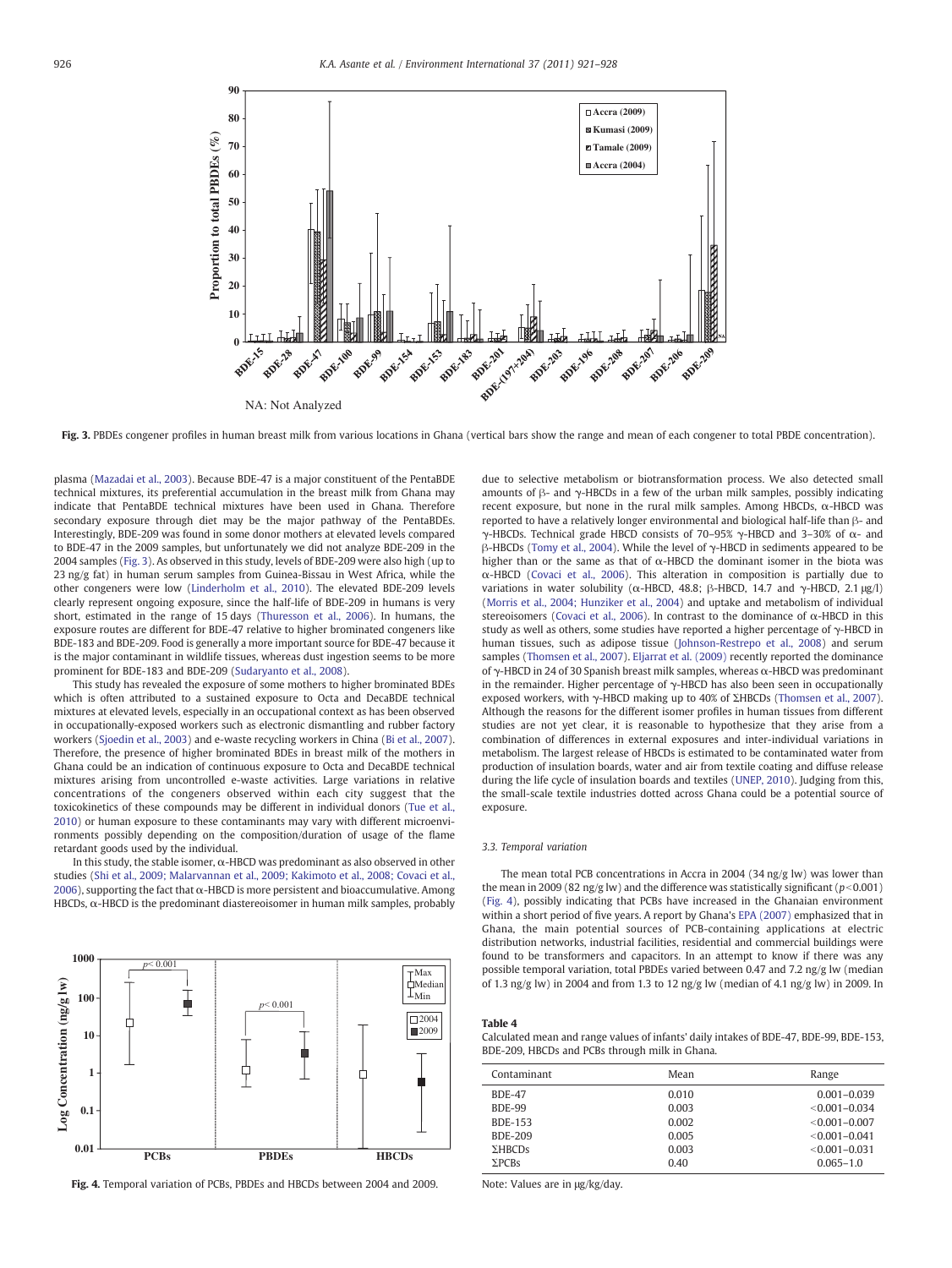<span id="page-6-0"></span>comparing the same congeners (up to nona-BDE) between 2004 and 2009, concentrations of PBDEs in 2009 were significantly higher ( $p<0.001$ ) than those in 2004 [\(Fig. 4](#page-5-0)), indicating that PBDE levels might have increased in Ghana during this time. Accra is a coastal city and hence the consumption of fish is high compared to Kumasi and Tamale. Aside from this, the unregulated disposal of e-waste and continuous e-waste dismantling activities in Accra could be a major reason for the increase from 2004 to 2009. However, further time-series studies are needed to ascertain these temporal trends in Ghana.

The median concentrations of HBCDs from Accra were 1.0 ng/g lw (2004) and 0.62 ng/g lw (2009) but the difference was not statistically significant ( $p = 0.141$ ) [\(Fig. 4\)](#page-5-0).

#### 3.4. Correlation between contaminants and age/body mass index

In lactating women, factors such as parity, age of mother, food intake preferences and period of breast-feeding have been reported to contribute to the concentrations of lipophilic contaminants in human breast milk ([Harris et al., 2001\)](#page-7-0). In this study, we examined the correlation between concentrations of PCBs and age of the mothers. No association was found between levels of PCBs and age or body mass index (BMI) (figure not shown). The lack of correlation could possibly be due to the sample size in the present study. Nevertheless, our results were similar with other studies ([Yang et al.,](#page-7-0) [2002; Minh et al., 2004\)](#page-7-0). In lactating mothers, several factors have been associated with the concentrations of organochlorines (OCs) in human breast milk such as food intake preference, age, number of children and other external factors [\(Harris et al., 2001](#page-7-0)). For instance, reduction in body burden/tissue concentration of OCs may be due to a combination of metabolism and various excretion routes including milk production/ giving birth, etc. while changes in body fat storage may also alter tissue concentration [\(Juan et al., 2002](#page-7-0)).

Similar to PCBs, PBDEs and HBCDs did not also correlate with the age and BMI of mothers, as also observed by [Schecter et al. \(2003\) and Sudaryanto et al. \(2008\)](#page-7-0). This suggests that there are other factors controlling the variability of these contaminants in human breast milk, or could relate to contemporary exposure to these chemicals in the general population. Thus, the levels in the general population may be due to current exposure/condition rather than their age-dependent accumulation.

#### 3.5. Estimation of daily intakes for infants

One of the aims of this study was to assess the body burdens of contaminants in breast-fed infants. [Table 4](#page-5-0) shows the calculated infants' daily intakes of BDE-47, BDE-99, BDE-153, BDE-209, HBCDs and PCBs through breast milk in Ghana. The DIs of BDE-47, BDE-99, BDE-153, BDE-209 and HBCDs, were below the reference doses for chronic oral exposure values, implying minimal risk caused by PBDEs and HBCDs at present. However, some nursing mothers had DI values exceeding or close to the RfD (1 μg/kg/ day) for PCBs as derived by Health Canada [\(Oostdam et al., 1999\)](#page-7-0). Moreover, when the minimal risk level of 0.03 μg/kg/day for PCBs (ATSDR, 2000) was considered, the DI values of all the nursing mothers grossly exceeded the RfD, indicating potential health risk to their children. The study highlights the need for further monitoring of these contaminants in Ghana using matrices like fish, food and dust to elucidate the source(s) of exposure and evaluate possible long-term impacts to human health, especially infants.

# 4. Conclusions

PCBs, PBDEs and HBCDs measured in human breast milk samples in the present study indicate the presence of these persistent contaminants in Ghana. Lack of statistical difference between urban and rural locations was observed for PCBs, PBDEs and HBCDs. However, higher levels of these contaminants were observed in Accra and Kumasi compared to Tamale indicating that inhabitants of Accra and Kumasi are more exposed. This indicates that there are significant sources of these compounds in the more industrialized areas. Significant differences were found in the concentrations of PCBs and PBDEs between 2004 and 2009, while no significant differences were observed for HBCDs. Further studies using fish, food and dust samples may provide further information to explicate the main route(s) of human exposure to PCBs and BFRs in Ghana. Although discussions on the safety of breast-feeding have come to the firm conclusion that exclusive breast-feeding should continue to be promoted, continued breast milk monitoring programs are important to detect higher exposures of the population to PCBs, BFRs and other POPs. The export of e-waste from developed countries to Ghana and processing the same with little or no experience in safe handling could be a threat to the country noted for unregulated disposal of e-waste. PCBs in dirty oils and obsolete equipment should be of concern as potential sources in Ghana. In the near future, studies should be

conducted on workers at the e-waste dumping site and other uncontrolled industrial processes in Ghana, and nursing mothers living within the periphery of such potential sources. To our knowledge, this is the first study to report BFRs in human breast milk from Africa.

### Conflict of interest

The authors declare that they have no conflict of interest.

# Acknowledgments

We wish to thank Mrs. Gifty Afua Asante (Provident Insurance Company Ltd.) and Mr. Henry Asabore Boham (Town and Country Planning, Adenta Municipal Assembly, Accra) as well as health workers of the Ministry of Health/Ghana Health Service (Occupational and Environmental Health Unit, Accra; La General Hospital; Ada Health Centre; Suntreso Hospital; Jachie Health Centre; St. Michael's Hospital, Pramso; Tamale Central Hospital; and Tolon RCH Clinic) for their help in sampling. The co-operation of the medical doctors in the hospitals used for collecting the samples for this study is very much appreciated. We acknowledge Dr. Jiro Ogawa, in-charge of the Environmental Specimen Bank (es-BANK), CMES, Ehime University, Japan for his support in sample management. We are also grateful to the World Health Organization (WHO) for partially sponsoring the collection of samples as part of the WHO-UNEP human milk survey in 2008/2009. This study was supported by the Global COE Program from the Ministry of Education, Culture, Sports, Science and Technology (MEXT), Japan. We also thank Dr. Annamalai Subramanian, CMES, Ehime University, Japan for critical evaluation of the manuscript.

#### References

- Alaee M, Arias P, Sjoedin A, Bergman A. An overview of commercially used brominated flame retardants, their applications, their use patterns in different countries/ regions and possible modes of release. Environ Int 2003;29:683–9.
- ATSDR (Agency for Toxic Substances and Disease Registry). Toxicological profile for polychlorinated biphenyls (PCBs). Atlanta: ATSDR; 2000.
- Bi X, Thomas GO, Jones KJ, Qu W, Sheng G, Martin FL, et al. Exposure of electronics dismantling workers to polybrominated diphenyl ethers, polychlorinated biphenyls, and organochlorine pesticides in South China. Environ Sci Technol 2007;41:5647–53.
- Chikuni O, Nhachi CFB, Nyazema NZ, Polder A, Nafstad I, Skaare JU. Assessment of environmental pollution by PCBs, DDT and its metabolites using human milk of mothers in Zimbabwe. Sci Total Environ 1997;199:183–90.
- Colles A, Koppen G, Hanot V, Nelen V, Dewolf M-C, et al. Fourth WHO-coordinated survey of human milk for persistent organic pollutants (POPs): Belgian results. Chemosphere 2008;73:907–14.
- Covaci A, Gerecke AC, Law RJ, Voorspoels S, Kohler M, Heeb NV, et al. Hexabromocyclododecanes (HBCDs) in the environment and humans: a review. Environ Sci Technol 2006;40:3679–88.
- Daniels JL, Pan I-J, Jones R, Anderson S, Patterson Jr DG, Needham LL, et al. Individual characteristics associated with PBDE levels in U.S. human milk samples. Environ Health Perspect 2010;118(1):155–60.
- Darnerud PO, Aune M, Larsson L, Lignell S, Mutshatshi N, Agyei N, et al. Levels of POPs in human breast milk samples from Northern Province, South Africa; comparison to Swedish levels. Organohalogen Comp 2006;68:476–9.
- Wit CA. An overview of brominated flame retardants in the environment. Chemosphere 2002;46:583–624.
- Duarte-Davidson R, Jones KC. Polychlorinated-biphenyls (PCBs) in the UK population estimated intake, exposure and body burden. Sci Total Environ 1994;151:131–52.
- Eljarrat E, Guerra P, Martínez E, Farré M, Alvarez JG, López-Teijón M, et al. Hexabromocyclododecane in human breast milk: levels and enantiomeric patterns. Environ Sci Technol 2009;43:1940–6.
- Ennaceur S, Gandoura N, Driss MR. Distribution of polychlorinated biphenyls and organochlorine pesticides in human breast milk from various locations in Tunisia: levels of contamination, influencing factors and infant risk assessment. Environ Res 2008;108:86–93.
- EPA (Ghana Environmental Protection Agency). National implementation plan of the Stockholm convention on persistent organic pollutants; 2007. p. 1-267. Ghana.
- EPA (U. S. Environmental Protection Agency). Integrated risk information system; 2008 <http://www.epa.gov/iris>.
- Eslami B, Koizumi A, Ohta S, Inoue K, et al. Large-scale evaluation of the current level of polybrominated diphenyl ethers (PBDEs) in breast milk from 13 regions of Japan. Chemosphere 2006;63:554–61.